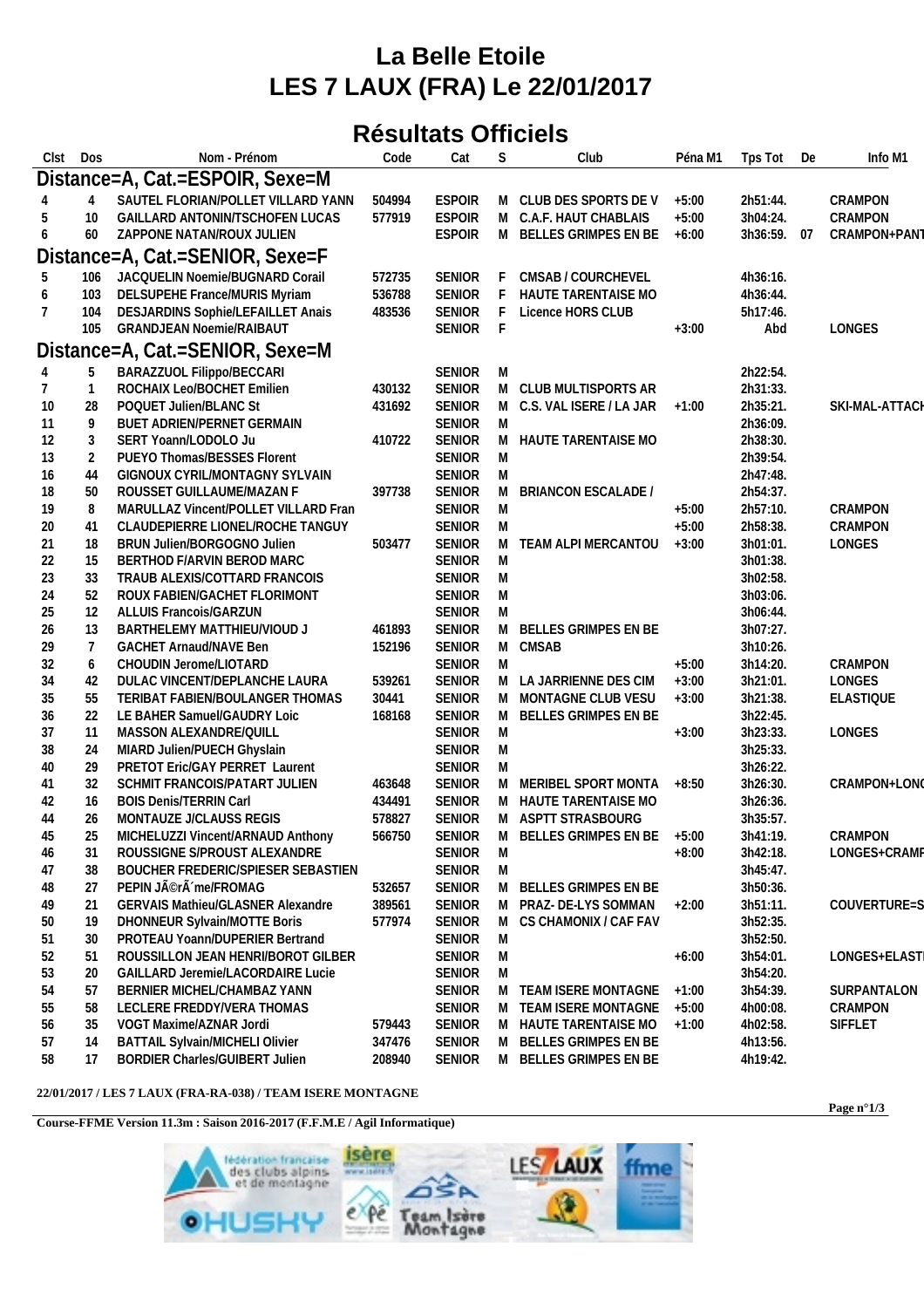| Clst           | Dos        | Nom - Prénom                                       | Code   | Cat              |        | S Club                       | Péna M1 | Tps Tot              | De | Info M1     |
|----------------|------------|----------------------------------------------------|--------|------------------|--------|------------------------------|---------|----------------------|----|-------------|
| 59             | 34         | <b>TRISTAN Bronsard/CUINAT GUERRAZ Nils</b>        |        | <b>SENIOR</b>    | M      |                              |         | 4h32:28.             |    |             |
| 60             | 53         | RYCKEBOER DMITRI/VIALE ROMUALDE                    |        | SENIOR           | M      |                              |         | 4h58:33.             |    |             |
|                | 56         | VANDENHELSKEN LO/BERTHIER PIERRE                   |        | SENIOR M         |        |                              |         | Abd                  |    |             |
|                |            | Distance=A, Cat.=VETERAN, Sexe=F                   |        |                  |        |                              |         |                      |    |             |
| 2              | 101        | CHAIX ALICE/TURBIL SYLVIE                          |        | VETERA F         |        |                              | $+3:00$ | 3h50:53.             |    | LONGES      |
| 3              | 102        | <b>GUERRY CECILE/NAVILLE TANIA</b>                 | 337874 | VETERA F         |        | LIBRE ECART MARIGNIE         |         | 4h07:23.             |    |             |
| 5              | 107        | BARTNICKI MIREILLE/MAGISSON DIXANDR                |        | VETERA F         |        |                              |         | 4h20:20.             |    |             |
| 6              | 108        | DEBONNAIRE S/RAINIERI CAROLINE                     |        | VETERA F         |        |                              |         | 4h43:58.             |    |             |
|                |            | Distance=A, Cat.=VETERAN, Sexe=M                   |        |                  |        |                              |         |                      |    |             |
| 5              | 40         | CHAIX VALERY/POMMERET LUDOVIC                      |        | VETERA M         |        |                              |         | 2h43:06.             |    |             |
| 7              | 39         | BOUZON LIONEL/GIRARDO FRANCOIS XAV                 | 306045 | VETERA           |        | M BELLES GRIMPES EN BE       |         | 2h47:05.             |    |             |
| 9              | 59         | ZIJP DAVID/VALLIER SEBASTIEN                       |        | VETERA           |        | M C.A.F. DAUPHINE SKI AL     |         | 2h49:45.             |    |             |
| 11             | 48         | RAIBAUT STEPHANE/CLARYS VALENTIN                   | 108836 | VETERA           |        | M TEAM ALPI MERCANTOU        | +5:00   | 2h53:31.             |    | CRAMPON     |
| 13             | 43         | GERARD S/BETTE JEAN CHRISTOPHE                     |        | VETERA M         |        |                              |         | 3h01:04.             |    |             |
| 17             | 37         | BERDUGO SERGE/ROUSSET M                            | 472831 | VETERA           |        | M CLUB MULTISPORTS AR        |         | 3h24:18.             |    |             |
| 19             | 36         | DU CREST BLANDINE/                                 |        | VETERA M         |        |                              |         | 3h32:34.             |    |             |
| 20             | 47         | PELLOUX ERIC/JACQUEMOUD DANIEL                     |        | VETERA           | M      |                              |         | 3h34:55.             |    |             |
| 21             | 54         | SIGALAS OLIVIER/LOBADOWSKY DIMITRI                 |        | VETERA           | M      |                              | $+1:00$ | 3h37:39.             |    | COUVERTURE  |
| 23             | 46         | MOUGIN S/RENAUD CHRISTOPHE                         | 203201 | VETERA           |        | M TEAM ISERE MONTAGNE        |         | 3h43:17.             |    |             |
| 28             | 45         | GUILLAUD R /DELETOMBE P                            |        | VETERA M         |        |                              |         | 4h10:03.             |    |             |
|                | 49         | REYMOND PHILIPPE/REYMOND PHILIPPE                  | 274527 |                  |        | VETERA M SAINT HEAND ESCALAD |         | Abs                  |    |             |
|                |            | Distance=B, Cat.=ESPOIR, Sexe=F                    |        |                  |        |                              |         |                      |    |             |
|                |            | 241 MONNET Clarisse                                | 538040 | <b>ESPOIR</b>    | F.     | MERIBEL SPORT MONTA          |         | 3h27:28.             |    |             |
|                |            | Distance=B, Cat.=ESPOIR, Sexe=M                    |        |                  |        |                              |         |                      |    |             |
|                |            | 229 ALLAIN Thomas                                  | 555284 | <b>ESPOIR</b>    |        | M TEAM ISERE MONTAGNE        |         | 2h34:50.             |    |             |
| $\overline{2}$ | 230        | <b>CHABERT Thibault</b>                            | 288202 | <b>ESPOIR</b>    |        | M TEAM ISERE MONTAGNE        |         | 2h36:54.             |    |             |
| 3              | 201        | ROQUEBRUN Adrien                                   |        | <b>ESPOIR</b>    | M      |                              |         | 2h49:38.             |    |             |
|                |            | Distance=B, Cat.=JUNIOR, Sexe=M                    |        |                  |        |                              |         |                      |    |             |
|                | 266        | MICHELON Julien                                    | 546618 | <b>JUNIOR</b>    |        | M CAF BUECH DEVOLUY          |         | 2h05:53.             |    |             |
| 2              | 263        | CHARLES CIÃ <sup>©</sup> ment                      | 499532 | <b>JUNIOR</b>    |        | M C.A.F. ALBERTVILLE         |         | 2h11:00.             |    |             |
| 3              | 270        | <b>CORNUS Samuel</b>                               | 520705 | <b>JUNIOR</b>    |        | M TEAM ISERE MONTAGNE        |         | 2h17:49.             |    |             |
| 4              | 265        | <b>LASSIAZ Francois</b>                            | 540509 | <b>JUNIOR</b>    |        | M ETOILE SPORTIVE DUC        |         | 2h19:15.             |    |             |
| 5              | 262        | CARCEY COLLET Hugo                                 | 540505 | <b>JUNIOR</b>    |        | M C.A.F. ALBERTVILLE         |         | 2h21:21.             |    |             |
| 6              | 261        | ALLEMOZ Theo                                       | 540504 | <b>JUNIOR</b>    |        | M C.A.F. ALBERTVILLE         |         | 2h25:42.             |    |             |
|                | 269        | <b>BOUCHER Romain</b>                              | 553288 | <b>JUNIOR</b>    |        | M TEAM ISERE MONTAGNE        |         | 2h42:11.             |    |             |
| 8              | 268        | PERRIER Valentin                                   | 502145 | JUNIOR           |        | M CLUB MULTISPORTS AR        |         | 2h42:59.             |    |             |
| 9              | 267        | PERINO Clement                                     | 467238 | <b>JUNIOR</b>    |        | M CLUB MULTISPORTS AR        |         | 2h44:01.             |    |             |
|                | 264        | <b>DULAC Quentin</b>                               | 472415 | <b>JUNIOR</b>    |        | M LA JARRIENNE DES CIM       |         | Abs                  |    |             |
|                |            | Distance=B, Cat.=SENIOR, Sexe=F                    |        |                  |        |                              |         |                      |    |             |
|                | 242        | ANNA Nauwelaerts De                                |        | SENIOR F         |        |                              |         | 2h52:18.             |    |             |
| $\overline{2}$ | 243        | JAGERCIKOVA Marianna                               |        | SENIOR           | F      |                              |         | 2h52:49.             |    |             |
| $\overline{4}$ | 244        | PELLICANO MÃ <sup>©</sup> lina                     |        | SENIOR           | -F     |                              |         | 3h39:34.             |    |             |
|                |            | Distance=B, Cat.=SENIOR, Sexe=M                    |        |                  |        |                              |         |                      |    |             |
|                |            |                                                    |        |                  |        |                              |         |                      |    |             |
| 3              | 205<br>202 | DORIAN LAGIER Dorian<br><b>BARBEROUX Alexandre</b> | 461183 | SENIOR<br>SENIOR | M<br>M | CAF BUECH DEVOLUY            |         | 2h08:37.<br>2h12:58. |    |             |
| 5              | 233        | <b>BRUNELLO JEREMY</b>                             |        | SENIOR           | M      |                              | $+1:00$ | 2h23:23.             |    | COUVERTURE  |
| 6              | 248        | NOEBES TOURRES VALENTIN                            |        | SENIOR           | M      |                              |         | 2h30:12.             |    |             |
| 8              | 214        | SéBASTIEN Negro                                    |        | SENIOR           | M      |                              | $+5:00$ | 2h34:26.             |    | CRAMPON     |
| 9              | 247        | <b>MAZAN Vincent</b>                               | 514384 | <b>SENIOR</b>    | M      | TEAM ALPI MERCANTOU          |         | 2h34:38. 00          |    |             |
| 14             | 210        | <b>LARONCE Alexandre</b>                           |        | SENIOR           | M      |                              | $+5:00$ | 2h40:45.             |    | CRAMPON     |
| 15             | 209        | GUILLOTEAU Jérémy                                  |        | SENIOR           | M      |                              |         | 2h42:25.             |    |             |
| 17             | 213        | MORRA Gwenael                                      |        | SENIOR           | M      |                              |         | 2h49:10.             |    |             |
| 27             | 204        | DESCHAMPS LoÃ <sup>-</sup> c                       |        | SENIOR           | M      |                              |         | 3h09:20.             |    |             |
| 28             | 211        | LEJOSNE Pierre                                     |        | SENIOR           | M      |                              | $+1:00$ | 3h10:23.             |    | SURPANTALON |
| 30             | 212        | MILLANT Pierre Edouard                             |        | SENIOR M         |        |                              |         | 3h12:07.             |    |             |
|                |            |                                                    |        |                  |        |                              |         |                      |    |             |

## **22/01/2017 / LES 7 LAUX (FRA-RA-038) / TEAM ISERE MONTAGNE**

**Course-FFME Version 11.3m : Saison 2016-2017 (F.F.M.E / Agil Informatique)**



**Page n°2/3**